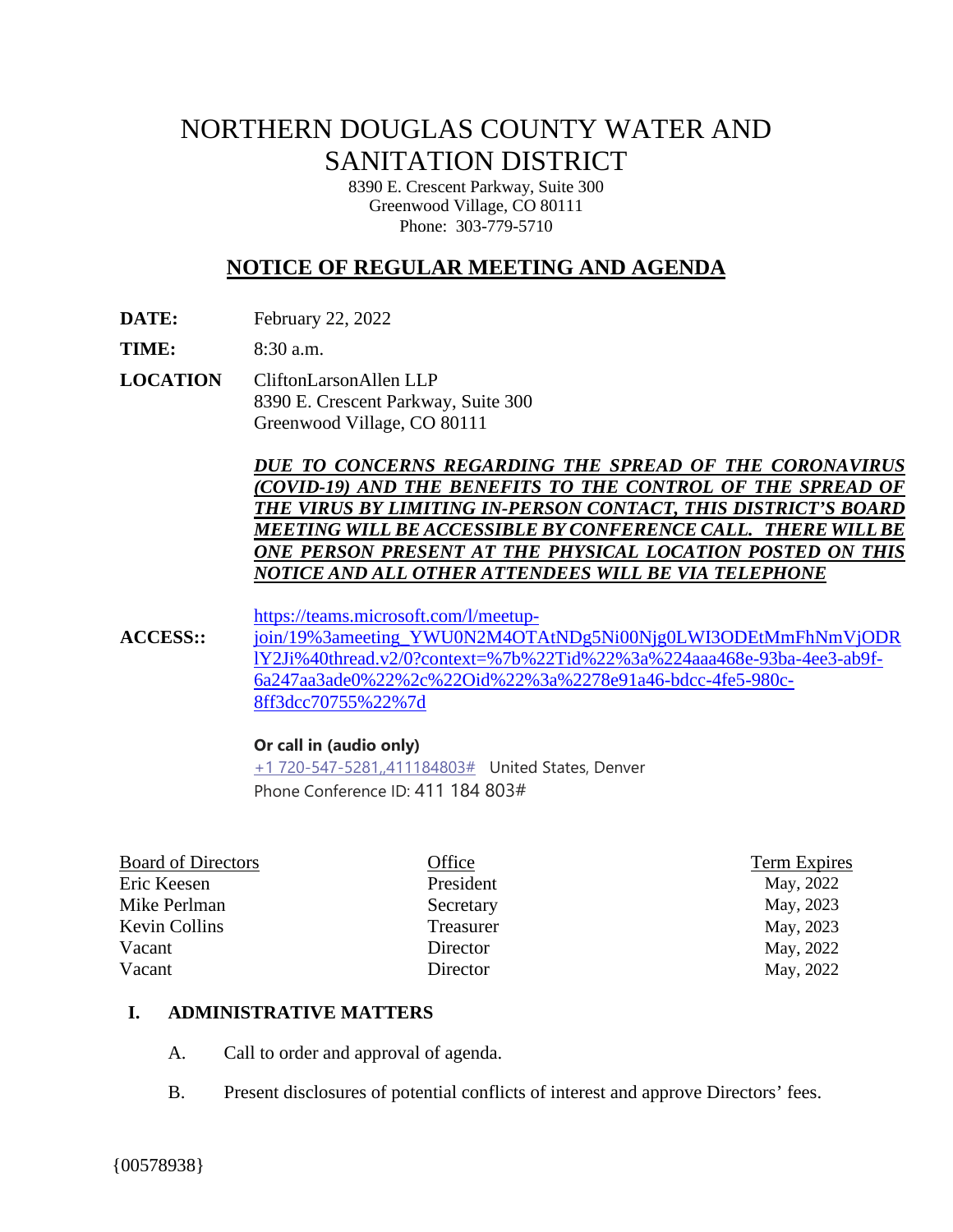- C. Confirm quorum, location of meeting and posting of meeting notices.
- D. Public Comment.

Members of the public may express their views to the Board on matters that affect the District that are otherwise not on the agenda. Comments will be limited to three (3) minutes per person.

E. Review and consider approval of minutes from the January 25, 2022, Regular Board meeting (enclosure).

# **II. FINANCIAL MATTERS**

- A. Review, ratify and approval of claims (enclosure).
- B. Review and consider acceptance of January 31, 2022 Unaudited Financial Statements (enclosure).
- C. Other.

# **III. MANAGER MATTERS**

A. Other.

# **IV. LEGAL MATTERS**

A. Other.

## **V. ENGINEER MATTERS**

- A. Engineering Information Reports (enclosure).
- B. Discuss status of installation of new meters.
- C. Consider approval of 2022 Service Agreement for Sewer Maintenance Program with DES Pipeline Maintenance (enclosure).
- D. Other.

# **VI. DIRECTOR MATTERS**

A. Confirm quorum for March 22, 2022 Regular Board meeting.

## **VII. OTHER BUSINESS**

A. Other.

## **VIII. ADJOURNMENT**